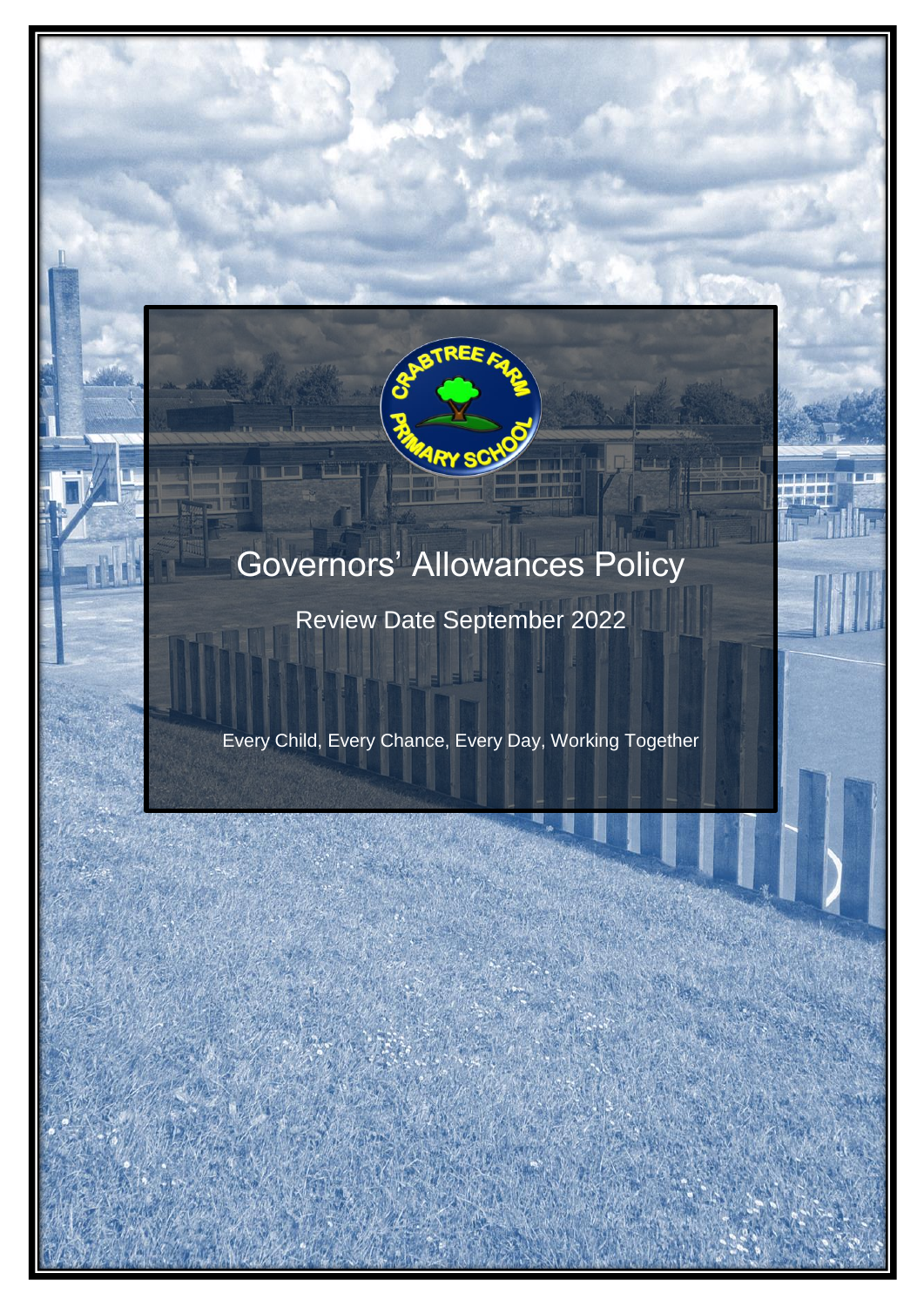

Governors' Allowances Policy

Review Date – September 2022

### **Contents**

#### **1. Aims**

The governing board has decided to pay reasonable allowances from the school's delegated budget to support any costs that board members incur through carrying out their duties.

This policy sets out the terms on which such allowances will be paid.

By adopting this policy, we will ensure that no member of the community is prevented from becoming a governor on the grounds of cost.

#### **2. Legislation and guidance**

The [Governance Handbook](https://www.gov.uk/government/uploads/system/uploads/attachment_data/file/582868/Governance_Handbook_-_January_2017.pdf) (section 4.6.1, paragraph 50) allows boards in maintained schools with a delegated budget to choose whether or not to pay allowances to board members. Where they choose to do so, it must be in accordance with a policy or scheme.

The legislation on governors' allowances is set out in [the School Governance \(Roles,](http://www.legislation.gov.uk/uksi/2013/1624/part/6/made)  [Procedures and Allowances\) \(England\) Regulations 2013, part 6.](http://www.legislation.gov.uk/uksi/2013/1624/part/6/made)

#### **3. Overview**

Members of the governing board may claim allowances to support the expenditure necessary to enable them to perform their duties.

This does **not** include an attendance allowance, or payment to cover loss of earnings.

Members of the governing board may claim allowances by completing a claim form (see appendix 1) and submitting it to the school office.

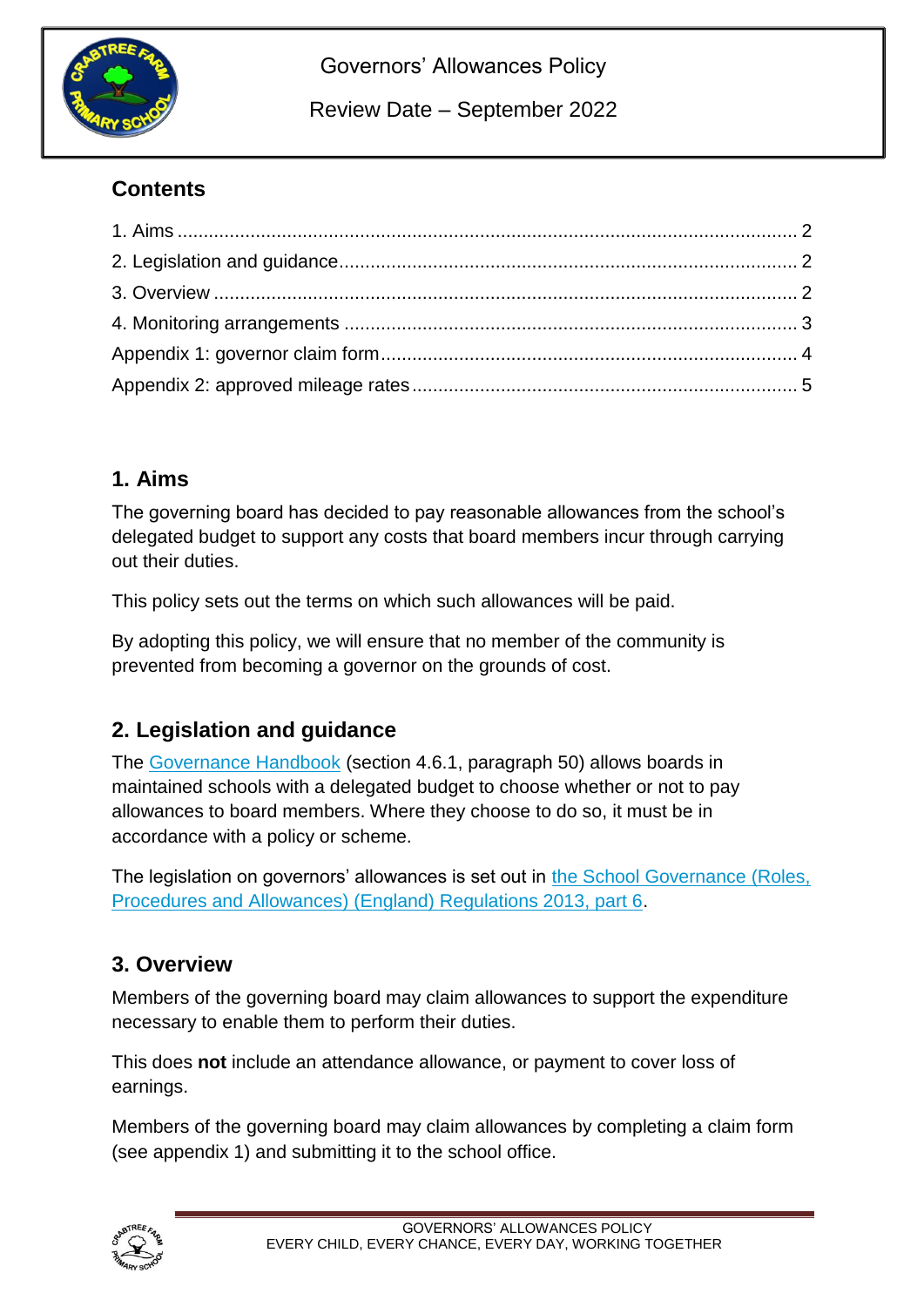Allowances will only be paid on the provision of a receipt, and will be limited to the amount shown on the receipt, to a maximum of £20 per claim.

Members of the governing board may claim for:

- Childcare
- Care for elderly or dependent relatives
- Extra costs incurred because they have a special need or English as a second language
- Travel and subsistence costs
- Telephone charges, photocopying, postage, stationery, etc.
- Other justifiable allowances

Claims will be paid in arrears on a case-by-case basis. Reimbursable costs must be agreed in principle by the governing body **before** they are incurred.

The chair of governors (or the vice-chair, where appropriate) may investigate claims that appear excessive or inconsistent. All claims will be subject to an independent audit.

Travel expenses where a governor uses their own vehicle must not exceed the HM Revenue and Customs (HMRC) approved mileage rates (see appendix 2).

#### **4. Monitoring arrangements**

This policy will be reviewed periodically by governing body. Any amendments will be presented at a meeting of the full governing body.

The policy was ratified by the Full Governing Body on 15<sup>th</sup> July 2020 (TBC).

It will be reviewed in September 2022.

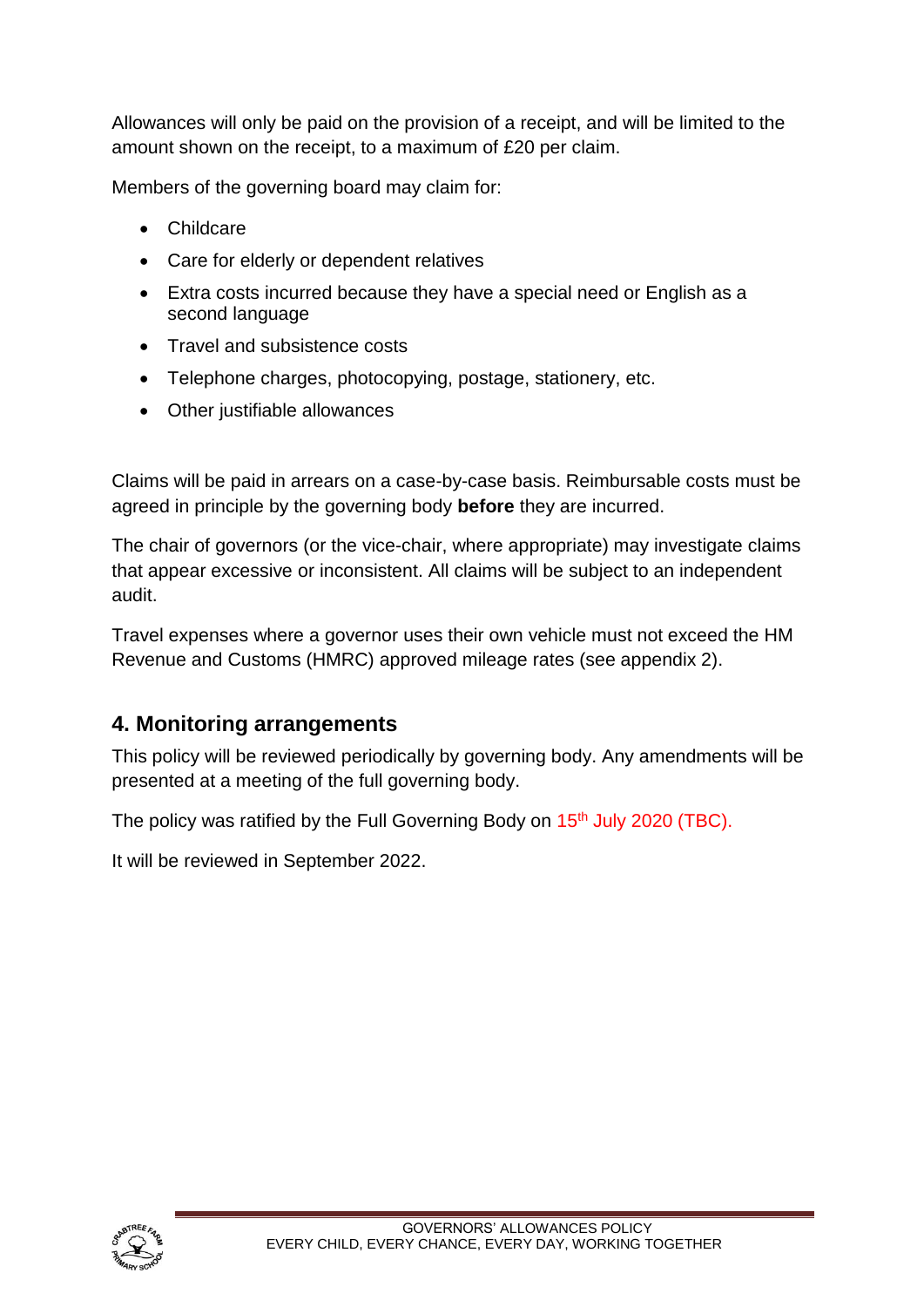| Name:                                                                                                                                    |                     |
|------------------------------------------------------------------------------------------------------------------------------------------|---------------------|
| Address:                                                                                                                                 |                     |
| Claim period:                                                                                                                            |                     |
| I claim the total sum of £___________ for governor expenses as detailed<br>below. I have attached relevant receipts to support my claim. |                     |
|                                                                                                                                          | Date: _____________ |
| <b>Expense Type</b>                                                                                                                      | £                   |
| Childcare                                                                                                                                |                     |
| Care arrangements for dependent relatives                                                                                                |                     |
| Support for a special need or English as a second<br>language                                                                            |                     |
|                                                                                                                                          |                     |
| <b>Travel or subsistence</b>                                                                                                             |                     |
| Telephone charges, photocopying, postage or<br>stationery                                                                                |                     |
| Other (please specify)                                                                                                                   |                     |

The form should be submitted within 2 months of the expenses being incurred.